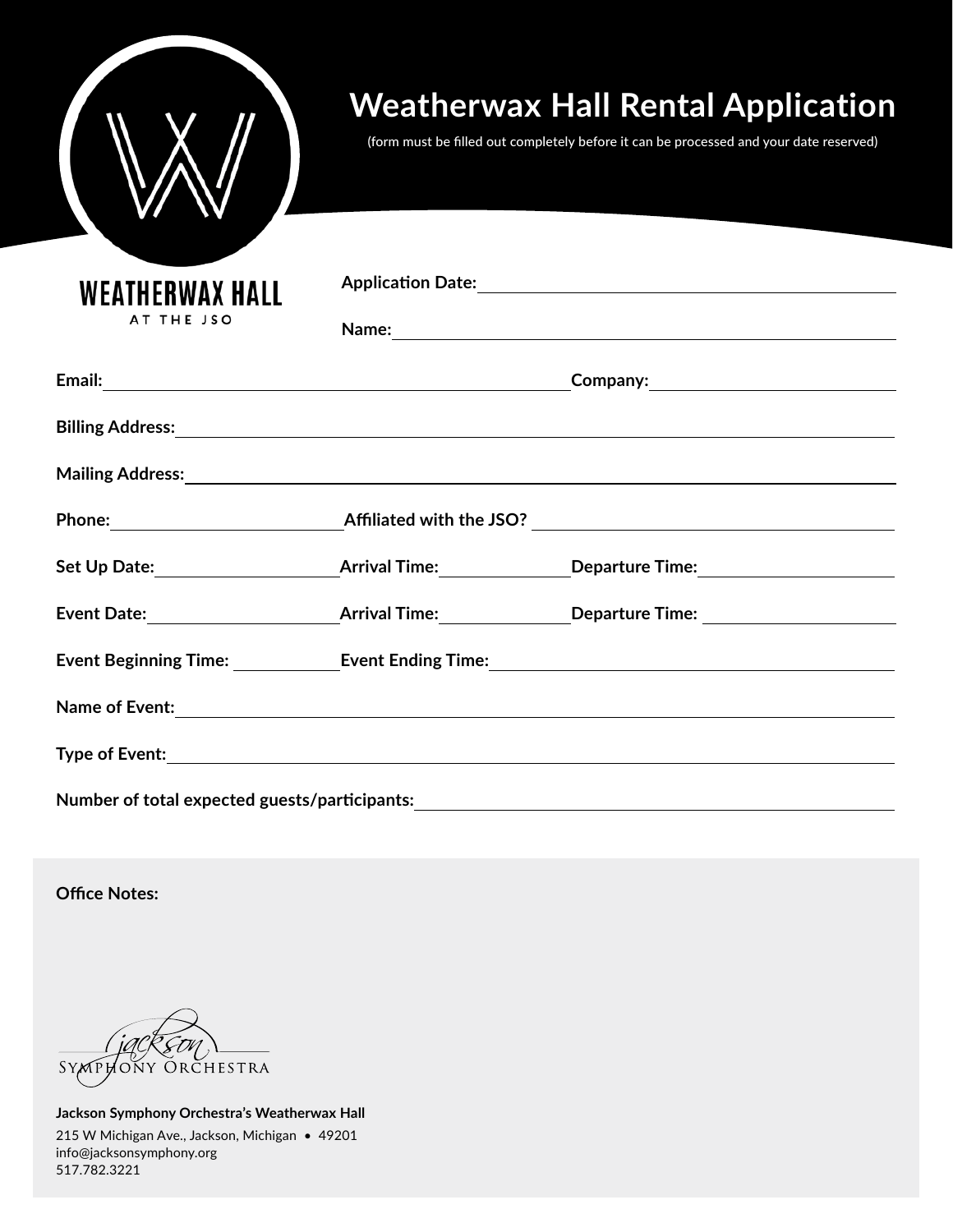| <b>Rental Options</b>                                               | <b>Numbers of hours</b> (if applicable) | <b>Total Cost</b> |
|---------------------------------------------------------------------|-----------------------------------------|-------------------|
| Non-Holiday With tables and chairs<br>\$125 per hour                |                                         |                   |
| Holiday or Holiday Weekend With tables and chairs<br>\$175 per hour |                                         |                   |
| <b>Wedding Package</b><br>\$1,600                                   | 15 hours total<br>including set-up time |                   |

## Total Rental Fee:

| Items available for rent        | <b>YES</b> | <b>NO</b> | <b>QTY</b> | <b>Total Cost</b> |  |  |
|---------------------------------|------------|-----------|------------|-------------------|--|--|
| Yamaha Grand Piano - \$200      |            |           |            |                   |  |  |
| Piano Tuning - \$50             |            |           |            |                   |  |  |
| Small Bose Sound System - \$50  |            |           |            |                   |  |  |
| Chair Covers - \$1/each         |            |           |            |                   |  |  |
| Table Linens - \$10/each        |            |           |            |                   |  |  |
| Projector & Large Screen - \$50 |            |           |            |                   |  |  |
| Total for Dontal Itamer         |            |           |            |                   |  |  |

Total for Rental Items:

Grand Total

**Please sign and date below:** 

|                                                                                                 | Amount | Date Paid |
|-------------------------------------------------------------------------------------------------|--------|-----------|
| Deposit to hold building:<br>50% of Grand Total<br>Due no later than 10 days prior to the event |        |           |
| Payment 1:                                                                                      |        |           |
| Payment 2:                                                                                      |        |           |
| Payment 3:                                                                                      |        |           |
| Payment 4:                                                                                      |        |           |
|                                                                                                 |        |           |

Damage/Additional Cleaning Deposit *Due no later than 10 days prior to the event*

\$500

**this form is filled out completely and your deposit**

**is received. Also, if you stay beyond your contracted rental period on the day of your event, additional rental amount (calculated at the standard or holiday rental rate) will be deducted from your damage deposit.** 

**Renter:**

**Date:**

**JSO:**

**Date:**

**PLEASE NOTE: Your date will not be held until**

Please initial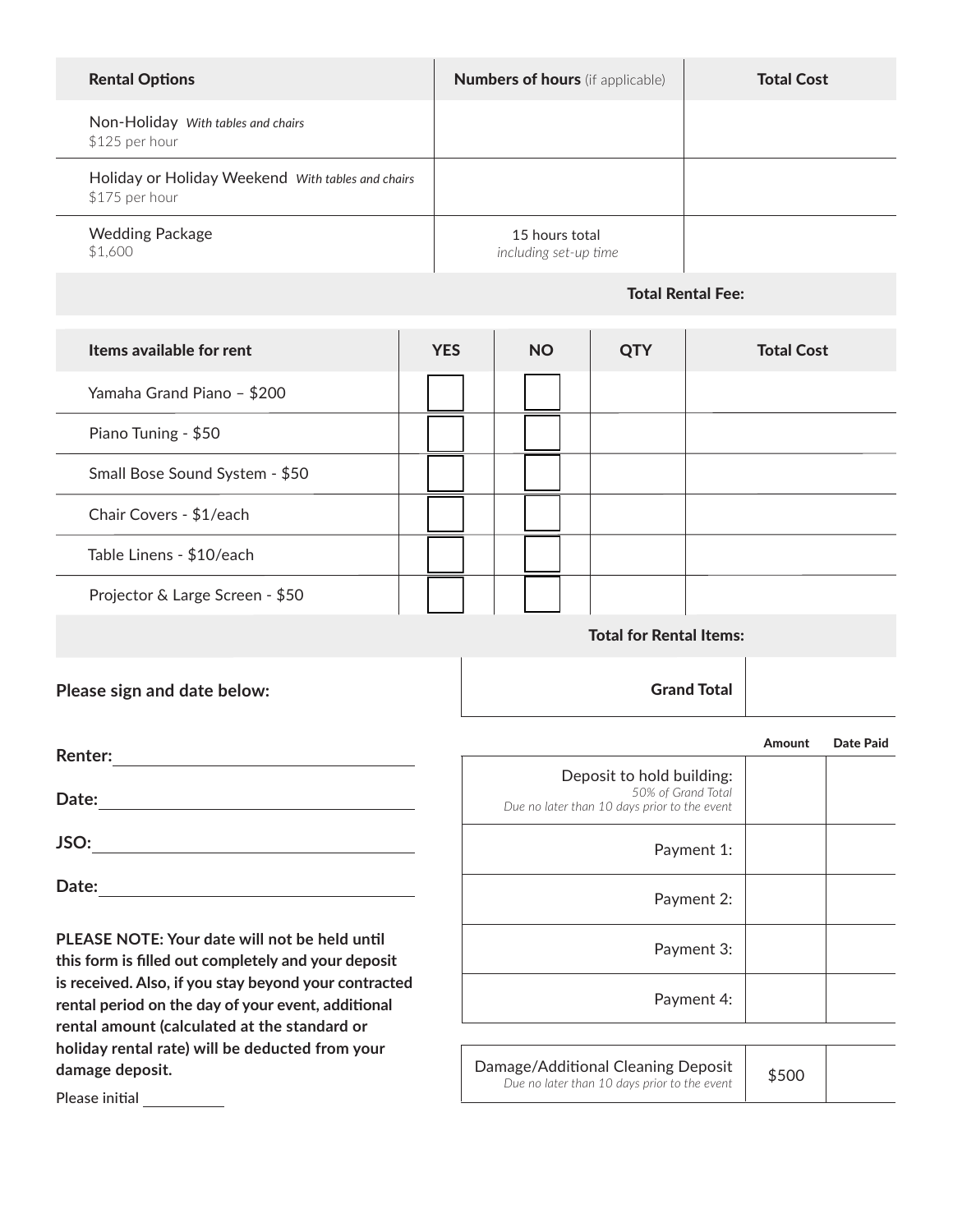

## **Will alcohol be served at your even (yes or no)?**

If yes, a Certificate of Liability Insurance naming the Jackson Symphony Orchestra Association, Inc. as an additional insured must be provided to the JSO no later than two (2) weeks prior to your event. Failure to do so will result in cancellation of this contract and of the building rental with no deposit refund.

Please initial

This agreement is for the rental of the first floor of Weatherwax Hall and includes use of the JSO's tables and chairs and a JSO staff person onsite during your event. Other items are available for rental at an additional charge. Please complete the list on the next page regarding additional items you would like to rent. Please initial

If your event will be open to the public or ticketed in any way, use of the name the Jackson Symphony Orchestra or Weatherwax Hall, except for denoting event location, is PROHIBITED. Also, use of the name the Jackson Symphony Orchestra or the Jackson Symphony Orchestra logo without express written consent is PROHIBITED. You may list your location as: Venue Location is 215 W. Michigan Ave. (Weatherwax Hall) Jackson, MI 49201.

Please initial

Glitter and/or confetti are not allowed. (Use of these items may result in the cleaning deposit not being refunded). Please initial

Please note that all tables and chairs brought into the hall must have rubber feet on them to prevent damage to the floor. Any damage will result in additional charges. Please initial

Please note nothing may be adhered to the walls without prior approval. Please initial

Everything must be removed from the hall on the day of your event. The exception, upon prior agreement, would be the pickup of rented tables and chairs. Please initial